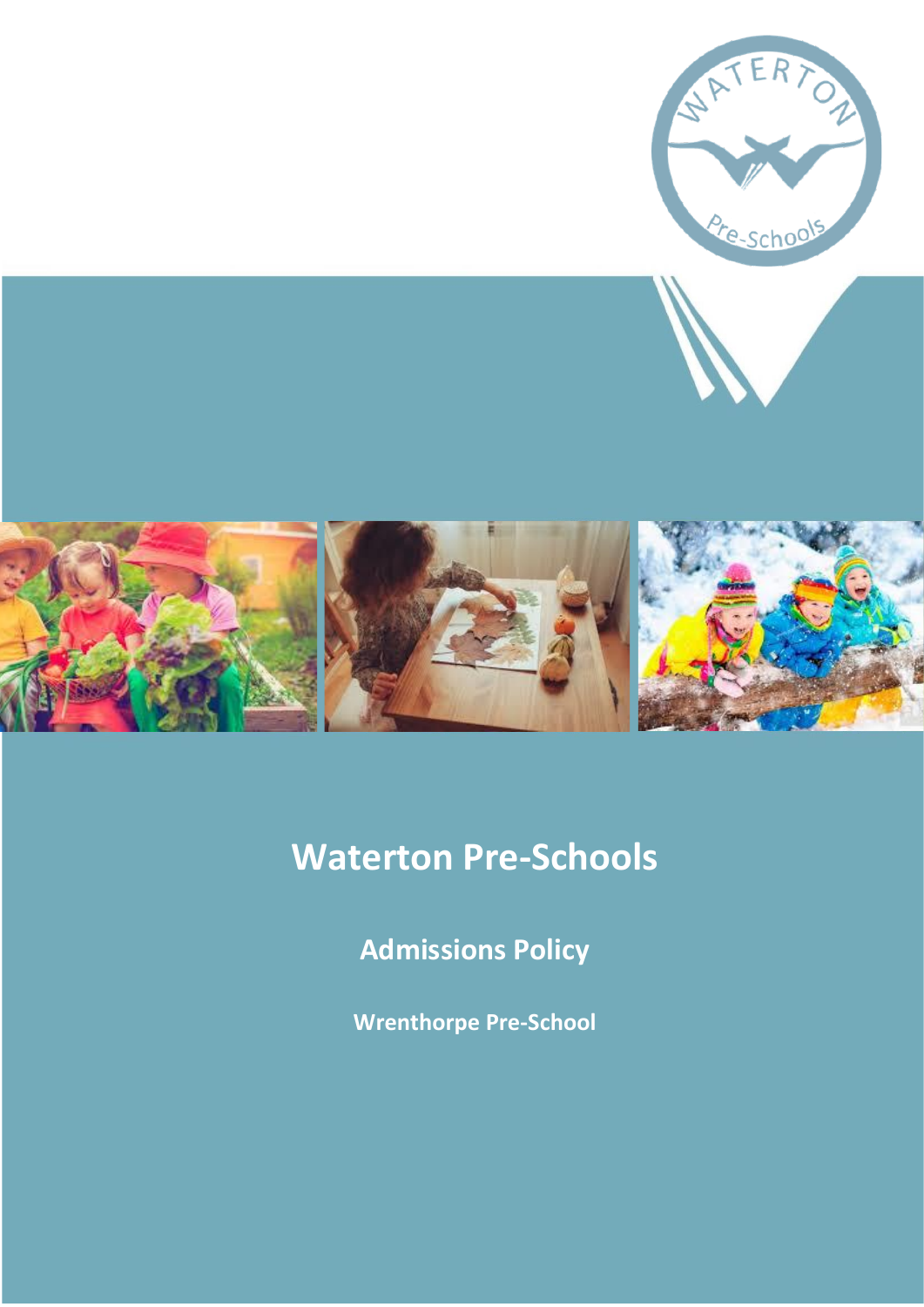## **WATERTON PRE-SCHOOLS Admissions Policy for Wrenthorpe Pre-School**

### **Statement of Principle**

This policy sets out how we make our setting accessible to children and families from all sections of the local community.

#### **Our Aims**

We aim to ensure that all sections of our community have access to the setting through open, fair and clearly communicated procedures.

The school has a (insert number) place nursery. Therefore, a maximum of (insert number) universal places will be offered.

The school will offer maximum (insert number) of these places for the extended offer. This number may change at the discretion of the headteacher but only after all children have been allocated a place for the extended entitlement.

#### **Admission Dates for Funded Places**

A child can be admitted to early year's provision the term after their 3rd birthday.

The part-time admission dates are:

#### **Three Year Olds**

| <b>Born Between</b> | <b>Month of Part-time</b><br><b>Admission</b> | <b>Term of Part-time Admission</b> |
|---------------------|-----------------------------------------------|------------------------------------|
| 1 April - 31 August | September                                     | Autumn                             |
| 1 Sept - 31 Dec     | January                                       | Spring                             |
| 1 Jan - 31 March    | after Easter                                  | Summer                             |

April born children will be admitted part-time in the following September and not after Easter regardless of when Easter falls.

## **Allocating places both Universal and Extended**

Parents/carers must contact the Pre-School directly when applying for a place. The child's name will be added to the waiting list and the parent/carer will be requested to complete an application form, which includes collecting information regarding attendance patterns. All requests will be considered though we prefer that funded children take up their full entitlement to support their learning and development.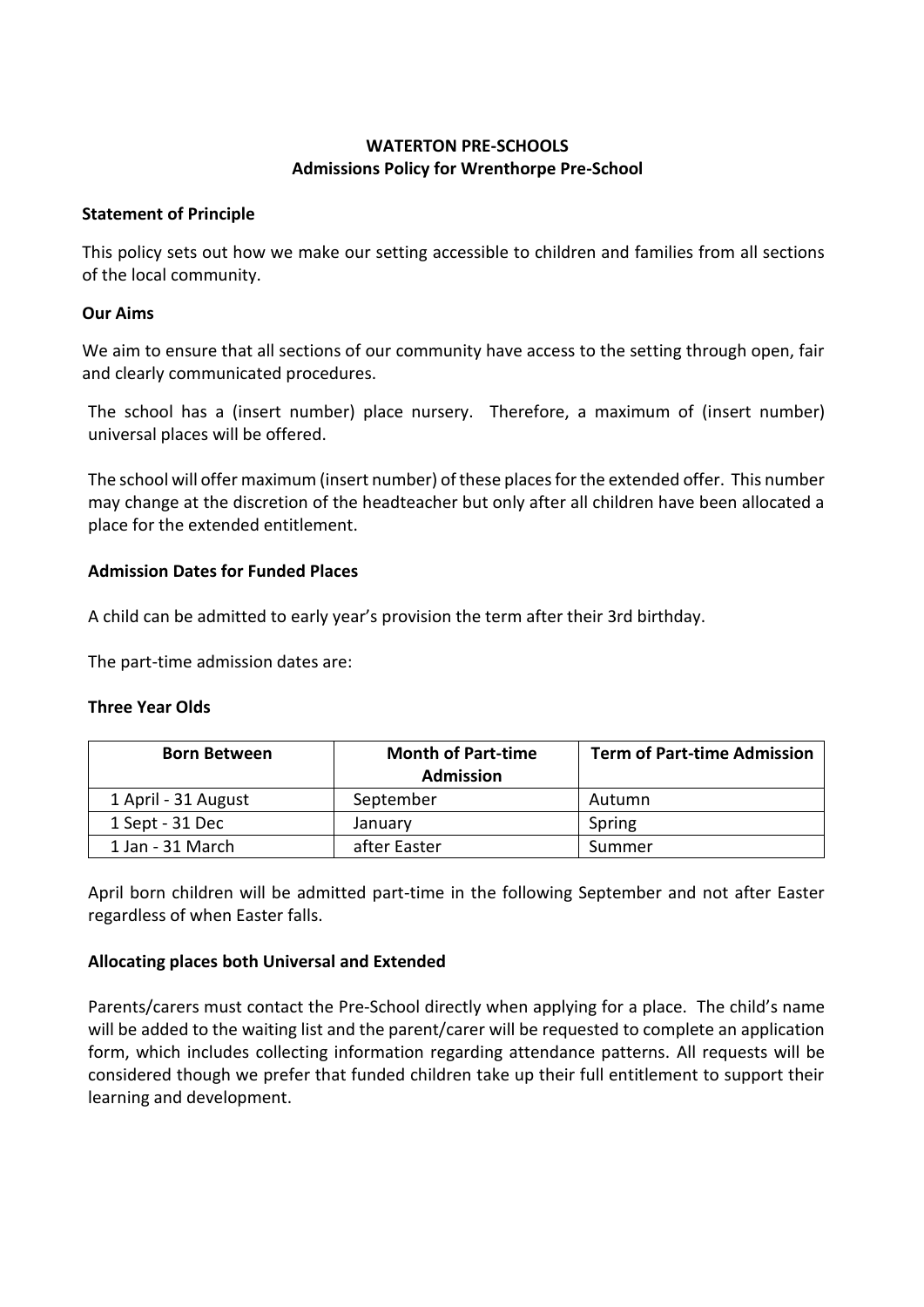A parent taking both the universal and extended entitlement at two settings decides who will provide the universal and who will provide the extended.

The Pre- School will allocate universal places the term before the child will enter the Pre-School.

The Pre-School will allocate extended entitlement places once all codes have been submitted and verified; usually the term before the child is due to take up the provision.:

Allocation of extended entitlement places will be on the assumption that the parent is eligible for the extended entitlement should this not be the case the Pre-School will remove the place. If all extended entitlement places have been allocated then the Pre-School may, at the discretion of the manager, agree to offer any spare places and charge the parent. Charges are set out in the Pre-Schools Charging Policy.

Any applications received after the specified dates will only be considered once all other applications have been dealt with.

Following the allocation of places, all parents will be notified in writing of the decision to grant a place, or not.

Following notification that a place is available, a child will be expected to take up the place within 2 weeks of the expected start date. If the child has not taken up the place after 2 weeks and a satisfactory explanation has not been provided to the manager, then the offer of a funded place may be removed.

The Pre-School will record evidence to verify a child's date of birth, identity and the parent's eligibility for extended hours as appropriate.

Parents are also asked to provide valid proof that the address given for the child is the address at which they are ordinarily resident. Parents are asked to sign the application form stating that all of the information provided is correct. If a parent/carer refuses to provide this then it could affect a parent's/carer's application for a place. If a parent/carer provides inaccurate information, which results in an application not being successful, then the Pre-School reserves the right to remove the place.

For admissions purposes only one address can be used as a child's permanent address. Where a child resides with more than one/parent carer, at different addresses, the Pre-School will use the preference expressed by the parent/carer at the address where the child lives the majority of the time during the school week as the main place of residence.

If a child is refused a part-time early years funded place then the parent/carer may appeal to the committee of governors. Governors will adhere to the Early Years Foundation Stage Statutory Framework and will not admit children over their designated nursery number or earlier than the specified admission dates. Therefore, the only grounds for upholding an appeal will be where a parent can demonstrate that an error has been made by the school when processing the application.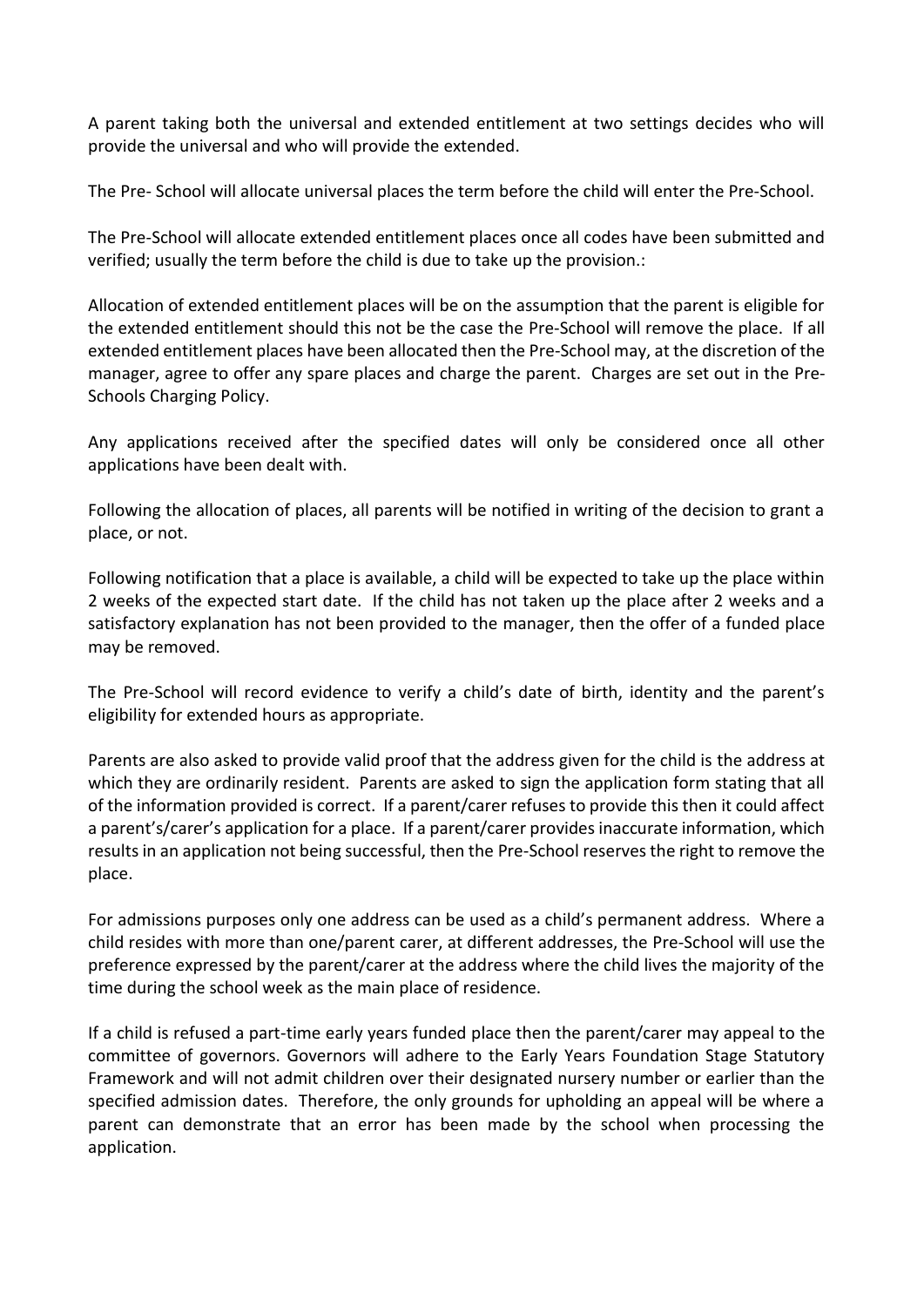Parents will be notified that there is no guarantee that a child who is admitted to a Waterton Pre-School on the site of a Waterton Trust Academy will be admitted to the school full-time. Parents of children in Pre-School must complete the Local Authority's Admissions Preference Form in order to request a full-time place in school. The Local Authority has a statutory duty to apply the admissions criteria afresh to determine which school has places.

## **Our Practice at Wrenthorpe Pre-School**

- We will ensure that our setting is widely advertised and reaches the whole community. If necessary, any information relating to Wrenthorpe Pre-School will be translated into appropriate languages, Braille or through signing or an interpreter.
- We arrange our waiting list for Pre-School on a first come, first served basis in the following order:
	- 1. A child living in Wrenthorpe or Carr Gate who is eligible for 3 and 4 year old funding
	- 2. A child living in Wrenthorpe or Carr Gate who is eligible for 2 year old funding
	- 3. A child with a sibling who currently attends Wrenthorpe Academy in the following order:
		- a) Eligible for 3 and 4 year old funding
		- b) Eligible for 2 year old funding
		- c) Over 2 years of age
	- 4. A 2 year old living in Wrenthorpe or Carr Gate
	- 5. Any other child living in Wrenthorpe or Carr Gate
	- 6. Any other children living outside Wrenthorpe or Carr Gate
- We arrange our waiting list for Early Birds & Night Owls on a first come, first served basis in the following order:
	- Pre-school children
	- Wrenthorpe Academy children who's siblings currently attend Early Birds & Night Owls
	- Wrenthorpe Academy children
- We keep a vacant place to accommodate an emergency admission. Wrenthorpe Pre-school, Early Birds & Night Owls recognise that children with special needs may have a greater need than others and would consider them a priority when allocating places.
- We describe our setting and its practices in terms
	- that make it clear that we welcome both mothers and fathers, other relatives and other carers including child minders,
	- that make it clear how we treat each child and their family having regard to their needs arising from their gender, special educational needs, disabilities, social background, religion, ethnicity or where English is a newly acquired additional language,
	- that make it clear how we enable children and/or parents with disabilities to take part in the life of the setting.
- We monitor the gender and ethnic background of children joining the group to ensure that our intake is an accurate reflection of the pattern of the local community.
- We are flexible about attendance patterns to accommodate the needs of individual children and families, providing these do not disrupt the pattern of the continuity in the setting that provides stability for all the children.